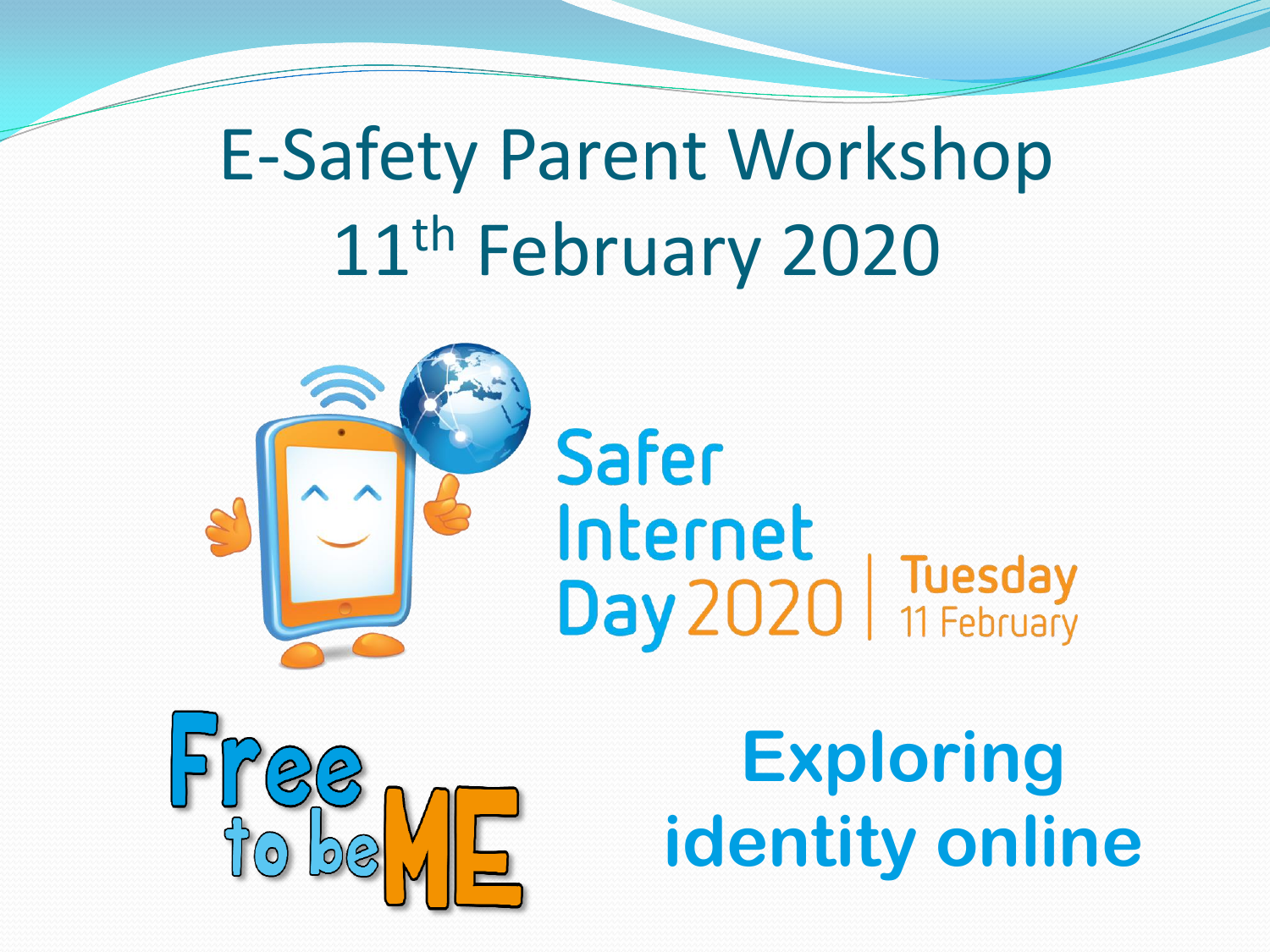### How to start an E-safety conversation

- **Start the conversation on a positive note:**
- What do you like most about the internet and why?
- What's your favourite game/app/site?
- How does going online make you feel?
- How does the internet/technology make your life better? What could you do if being online is making you feel worse rather than better?
- What is different about talking online to someone compared to talking face to face?
- Is there anything that is the same?
- Can people say/do whatever they want online? Why/why not?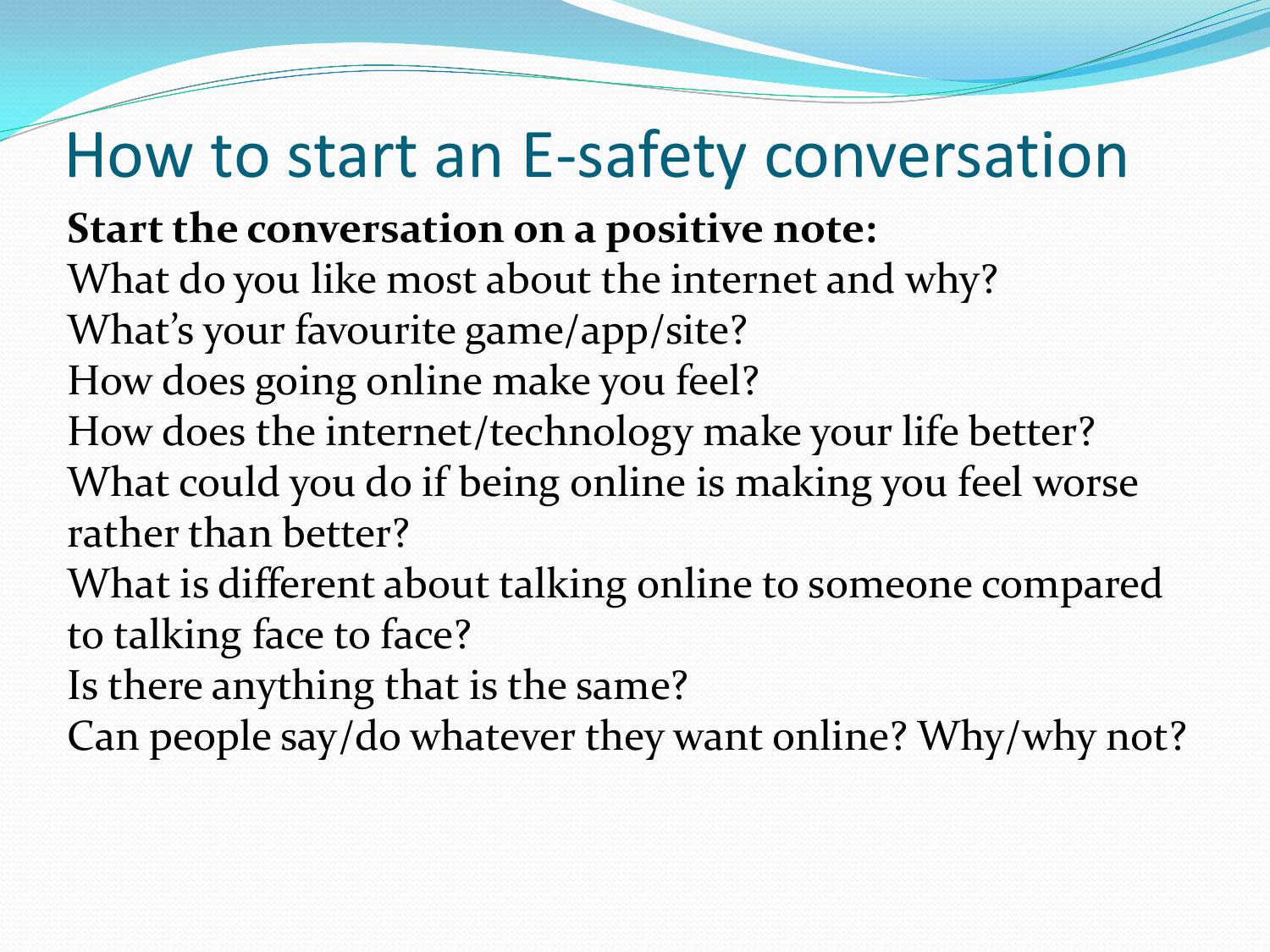### **Talk about sharing online:**

What types of things can we share online? (Pictures, comments, personal information, opinions, etc.) What is okay/not okay to share online? Why? What should we do before sharing things online? What do we do if someone shares something about us that we don't like?

How do you feel about your parents/carers sharing things about you online and vice versa?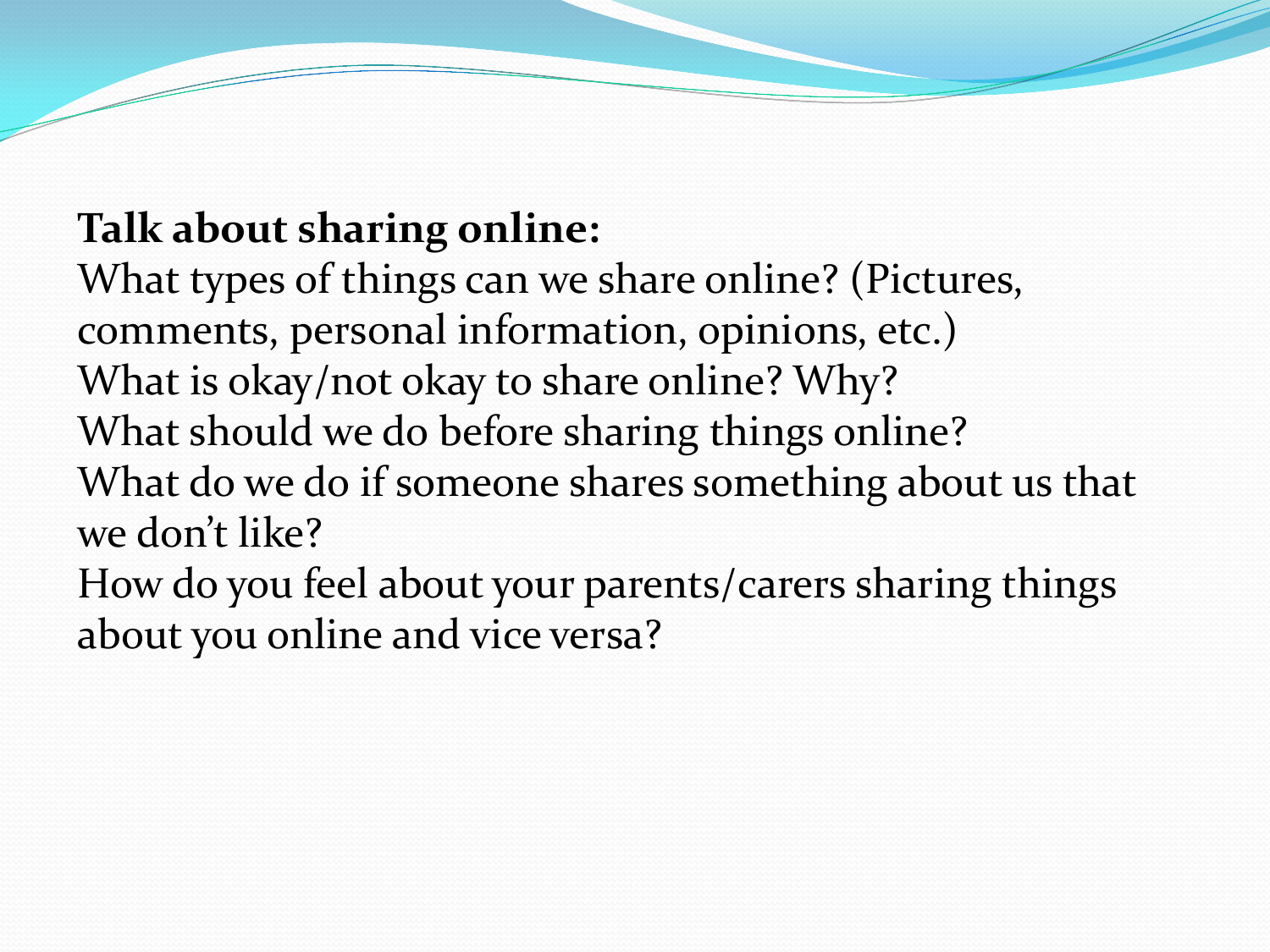### **Talk about identity online:**

What makes you…you? How would you describe your identity?

How do you share your identity online? And where can you share it? (Profiles, pictures, comments, behaviour, etc.) How can we experiment with our identity online? How are we able to make it different from our offline identity? Why might someone want to experiment with their identity

online?

What might stop someone from being themselves online? What might make someone feel like they have to hide parts of their identity online?

Do you see other people like you online? (Represented in adverts, emojis, characters, influencers, etc.)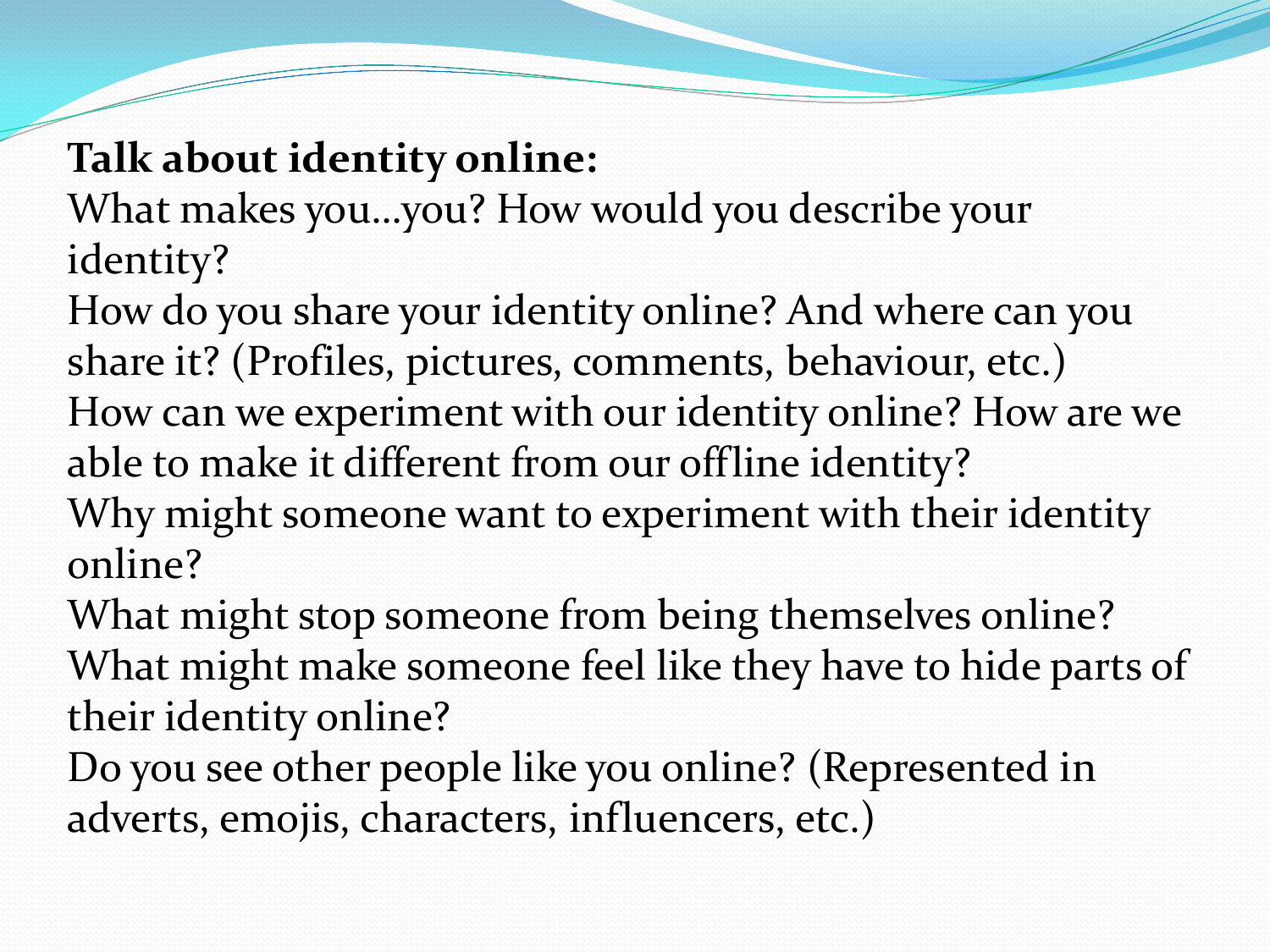### **Talk about looking after yourself and supporting others online:**

How do you stay safe online? What tips do you have and where did you learn them?

Do you know where to go for help, and where to find the safety tools on your favourite apps and games?

What could you do if someone was unkind to you online about the things you've shared?

What could you do if you saw a friend online needed some help or support?

How do you keep yourself safe online? Can you show me how I could use the internet in a better/safer way?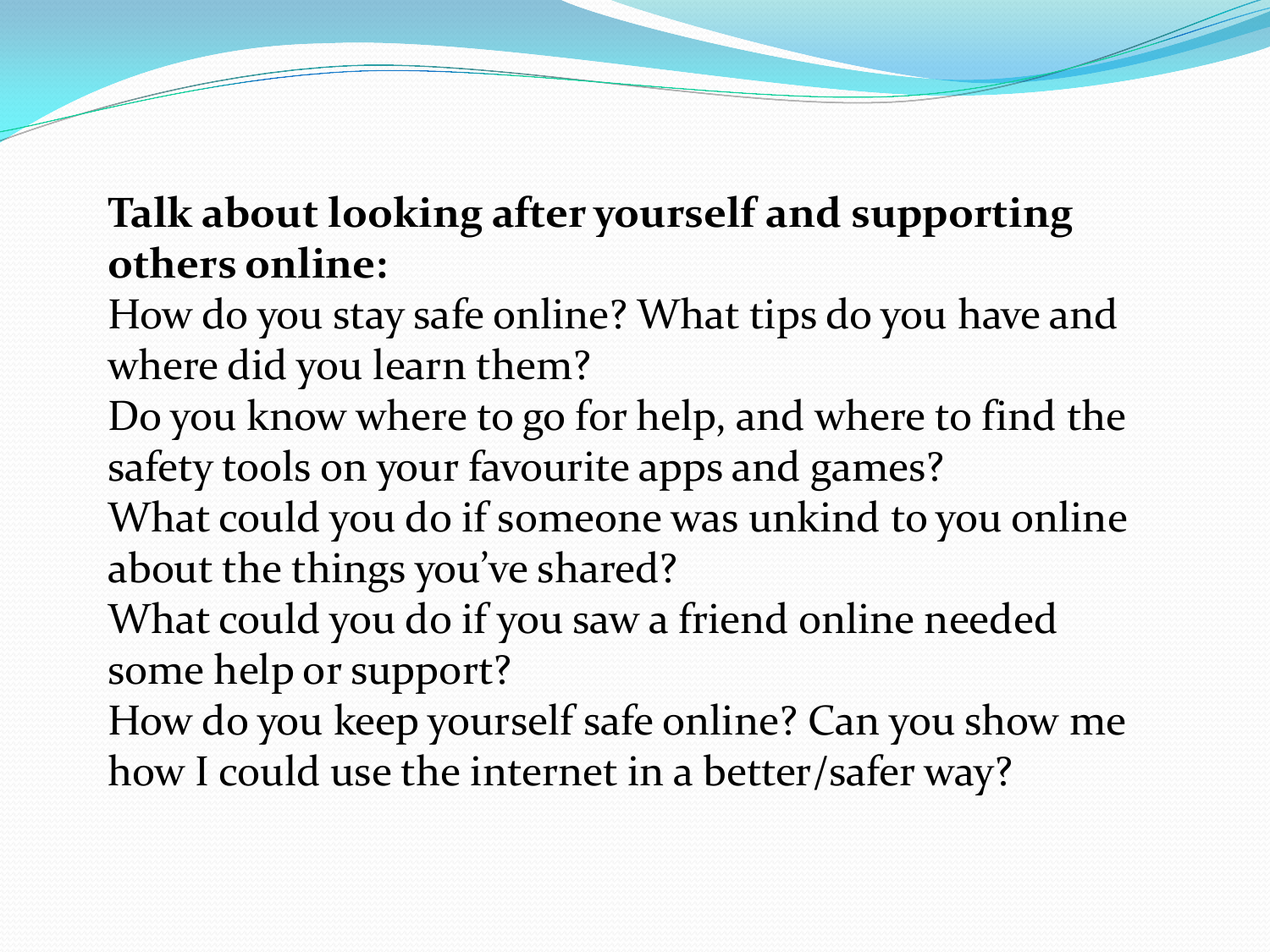## Resources for 3-7 Year olds

#### **Smartie the Penguin (Ages 3-7)**

Childnet's Smartie the Penguin story highlights the importance of always telling a trusted adult if you are unsure about something online or when using technology. The story can be downloaded/read for free and there are also free colouring pages and fun activity suggestions to help reinforce the messages of the story. [www.childnet.com/smartie](http://www.childnet.com/smartie)

#### **Digiduck's Stories (Ages 3-7)**

The Digiduck collection has been created to help parents and carers educate children aged 3-7 about online safety. The collection includes a ebooks, PDFs, a poster and an interactive app. Follow Digiduck and his pals in these stories of friendship, responsibility and critical thinking online.

[www.childnet.com/digiduck](http://www.childnet.com/digiduck)



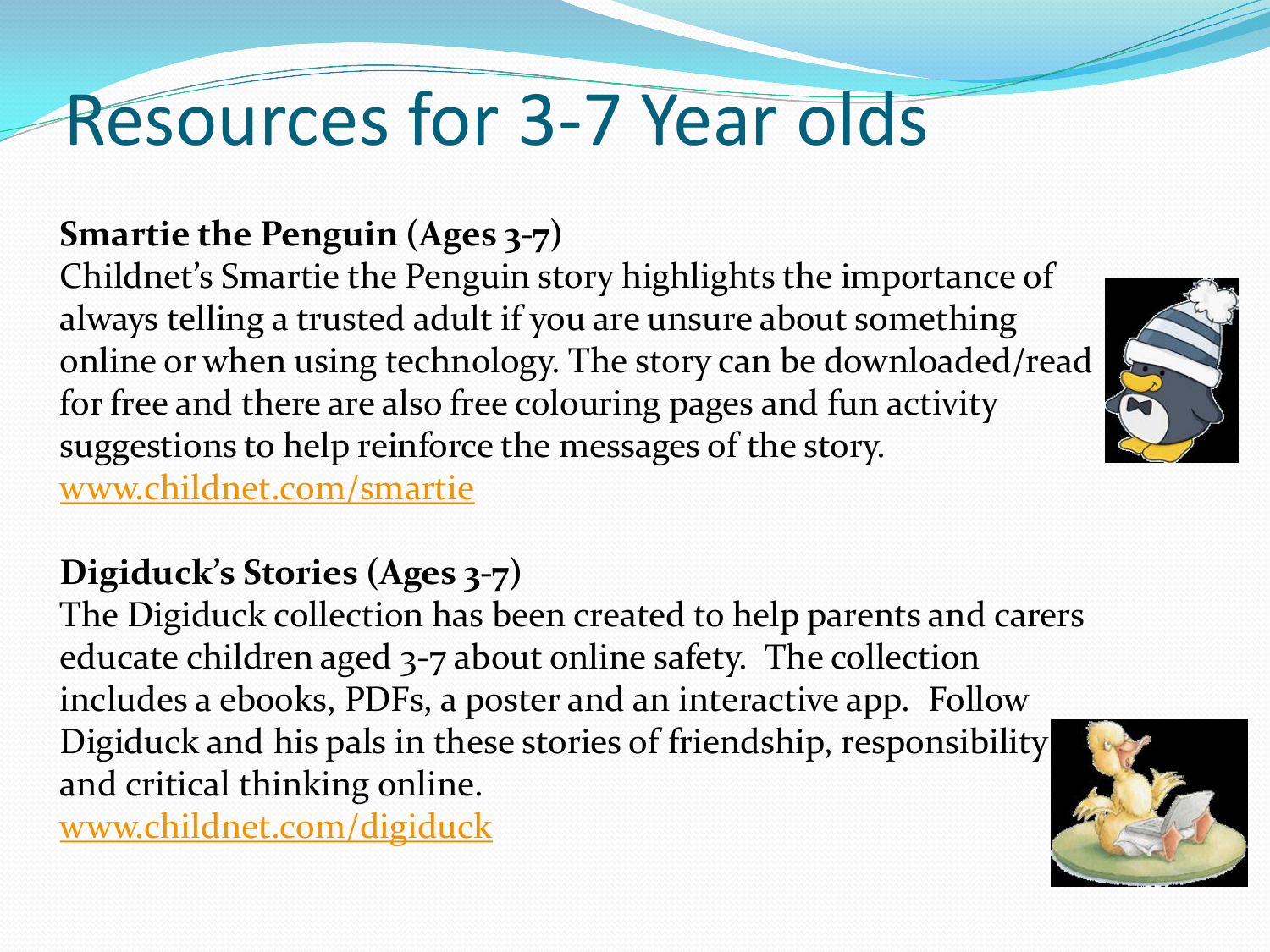# Resources for 7-11 Year olds

#### **Safer Internet Day 2020 films**

Our Safer Internet Day films provide a great way to start a discussion with children about how the internet makes them feel and what tips they have about staying safe. Some of the videos are aimed at younger children and can be watched on the UK Safer Internet Centre website or on YouTube (Search: UKSIC).

[www.saferinternet.org.uk/sid-films](http://www.saferinternet.org.uk/sid-films)

#### **The Adventures of Kara, Winston and the SMART crew (Ages 7-11)**

Five cartoons for children on how to stay safe online. Each cartoon covers one of the five SMART rules which help children to make positive and safe online choices for themselves and their friends.

[www.childnet.com/kara](http://www.childnet.com/kara)

#### **Childnet primary pages (Ages 8-11)**

On the Childnet website you can find a range of information pages specifically

designed for children aged 8-11 years old. Each section answers some of the frequently asked questions we hear directly from young people and includes a quiz to review at the end.

Go to www.childnet.com/primary and choose 'Get Answers'.



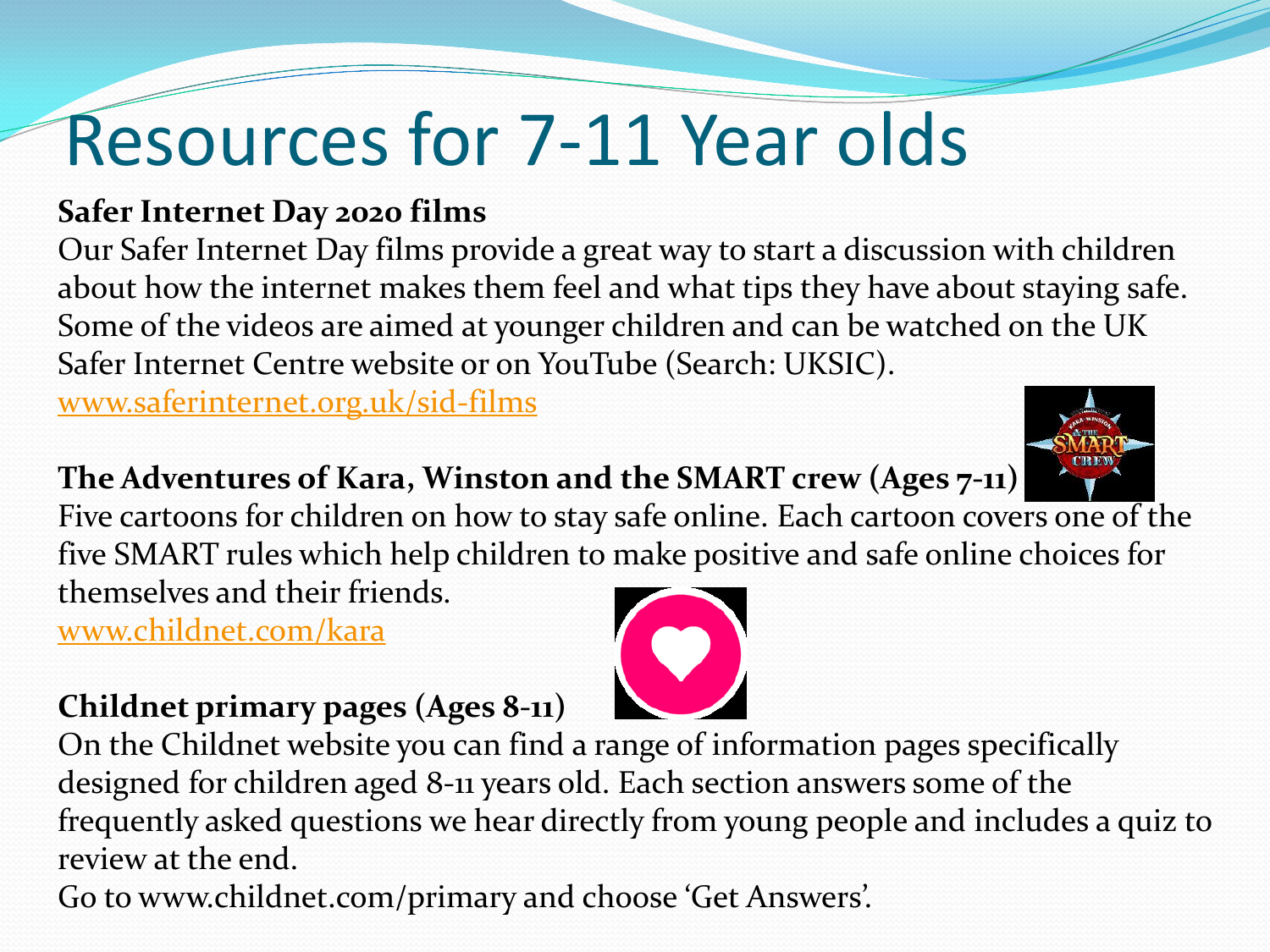### Social Networks

Does your child use any of these and did you know the age restrictions?



#### Age Restrictions for Social Media Platforms

| $13 +$    | $14 +$   | $16 +$   | $18 +$     |
|-----------|----------|----------|------------|
| Twitter   | LinkedIn | WhatsApp | Youtube    |
| Facebook  |          |          | Keek       |
| Instagram |          |          | Foursquare |
| Pinterest |          |          | WeChat     |
| Google+   |          |          | Kik        |
| Tumblr    |          |          | Flickr     |
| Reddit    |          |          | Tinder     |
| Snapchat  |          |          |            |
| Tik Tok   |          |          |            |
|           |          |          |            |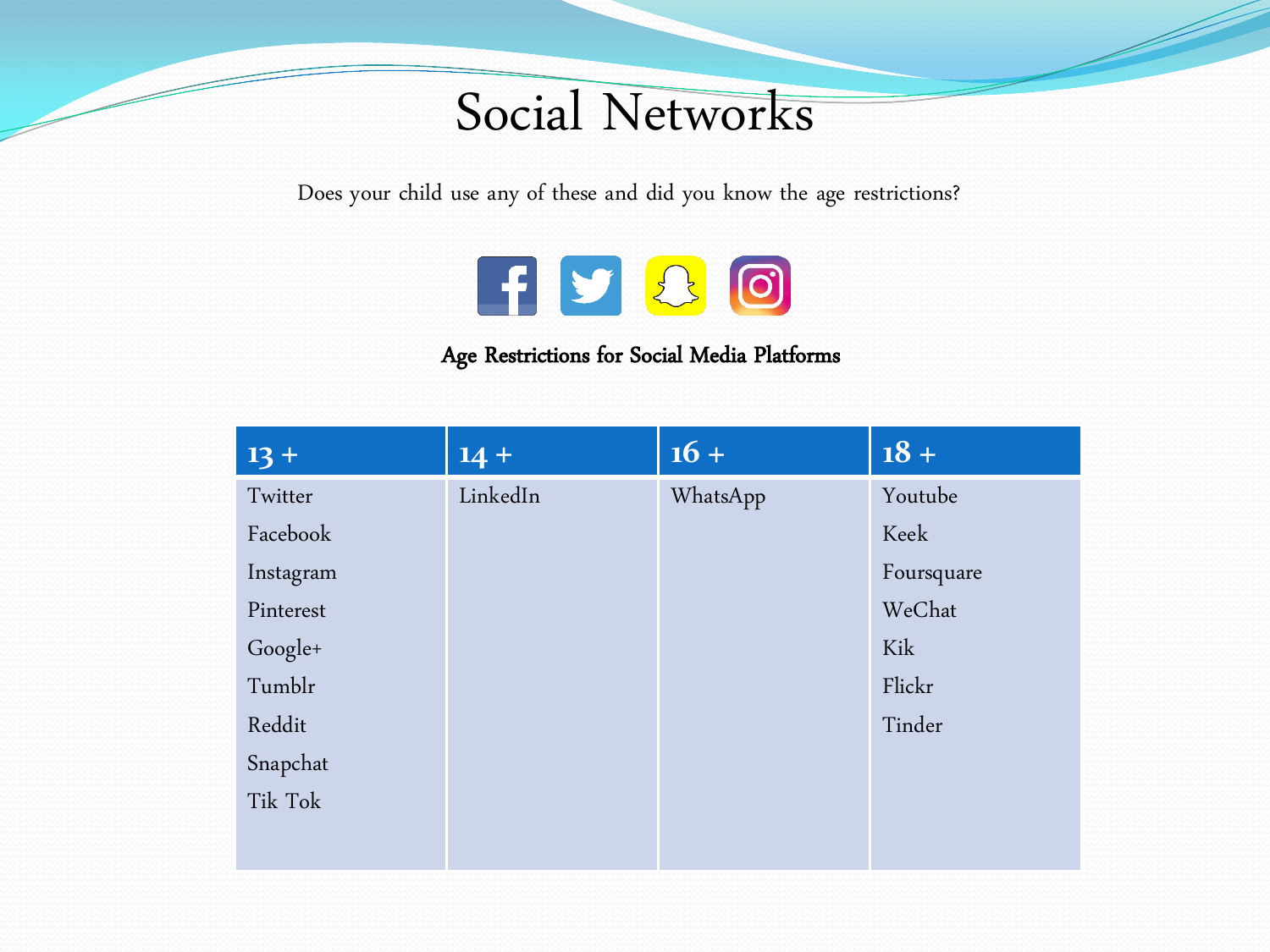### Social Networks for Under 13s

Have you heard of any of these social networks? They have been designed with extra safety for under 13s.

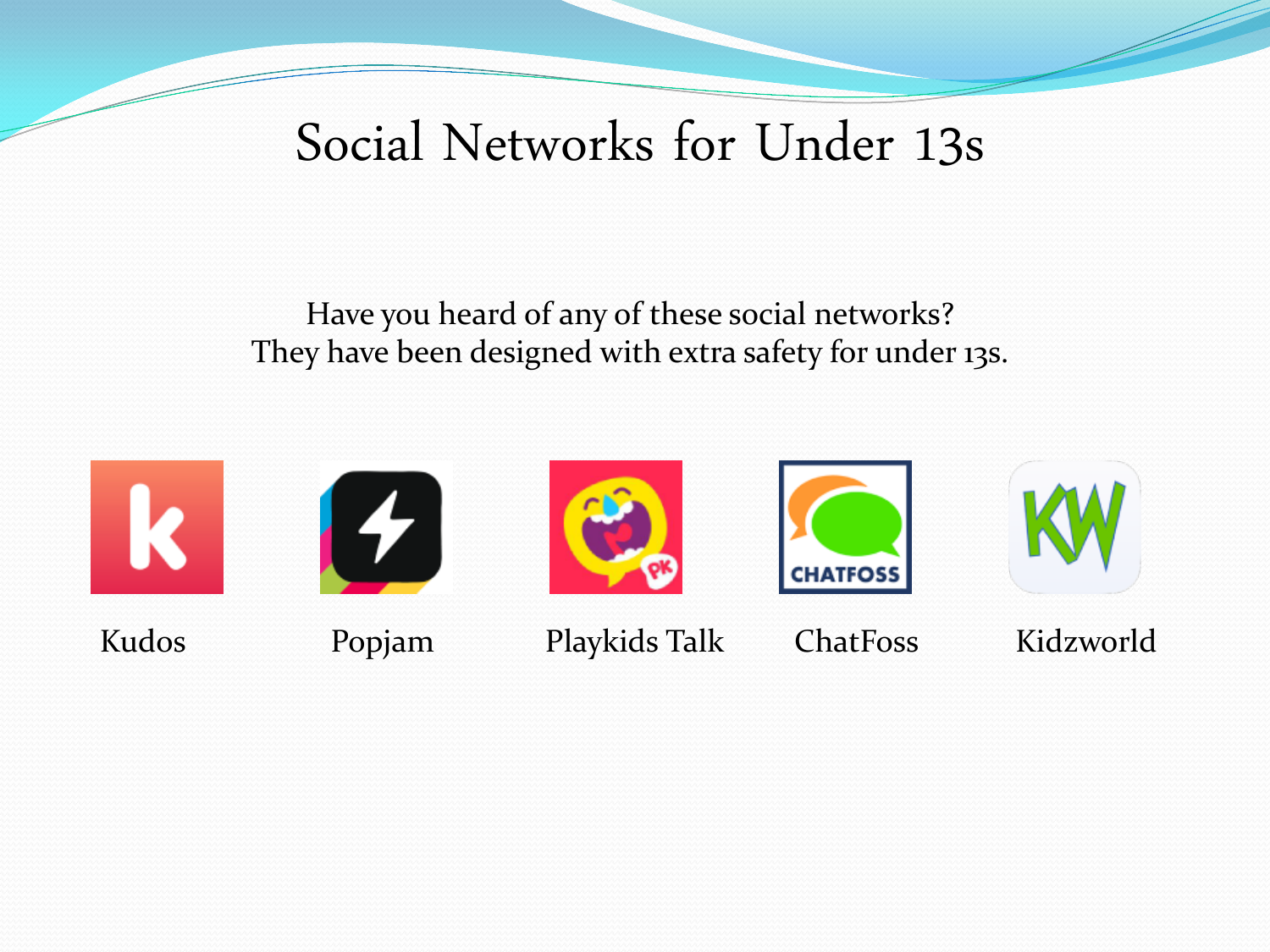# The Reality!

# Setting Parental controls.

- Always set a password on your phone and change it regularly
- Disable location settings
- Limit screen time
- **Set Privacy settings**
- Encourage the children to avoid 'ClickBait'
- Block inappropriate websites by using filters such as Google Safesearch
- A full-featured, third-party parental control service such as **[Qustodio](https://www.qustodio.com/en/)** or [NetNanny](http://www.netnanny.com/) will give you a lot of control over all of your kid's devices (these usually have a cost)
- To keep tabs on your tween or teen's phone, your best bet is to download an app such as **[Bark](http://www.bark.us/)**, [KidBridge](https://kidbridge.com/) (formerly TeenSafe), or [WebWatcher,](https://www.webwatcher.com/) which monitor text messages, social networks, emails, and other mobile functions.
- You can use GPS trackers such as **[Find My Friends](https://www.commonsensemedia.org/app-reviews/find-my-friends)** and **[FamiSafe](https://famisafe.wondershare.com/ad/parental-control-mobile.html)** to stay abreast of your kid's whereabouts. Your kid's phone needs to be on for these to work, though.